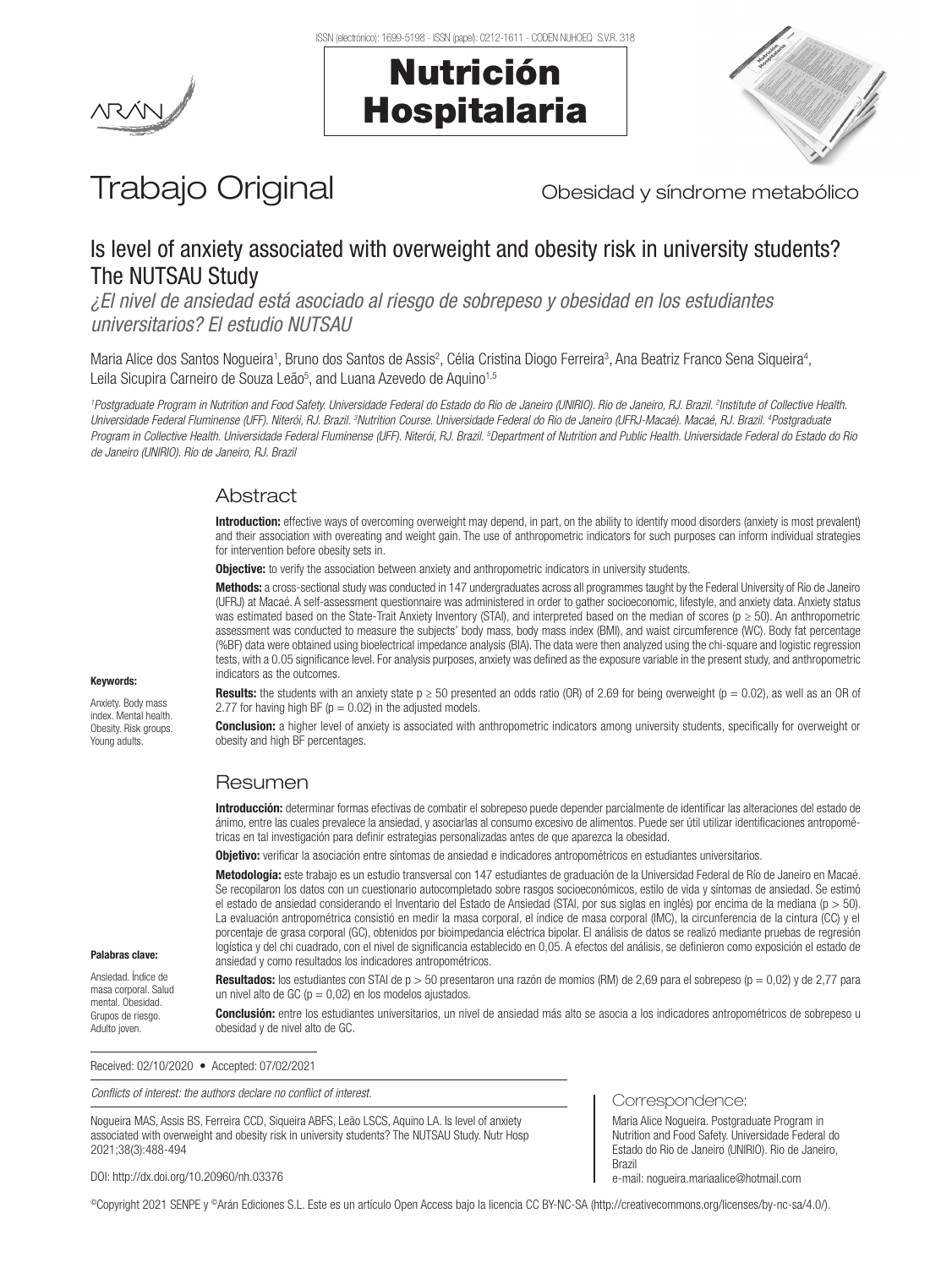#### **INTRODUCTION**

Anxiety is an emotion or a negative mood defined by some authors as apprehension and anticipation of the future. In Brazil, 9.3 % of the population suffers from some kind of anxiety disorder. This is three times as much as the world average of 3.6 % (1). On distinct levels, the feelings and symptoms caused by anxiety include increased heart rate, excessive sweating, shaking, impatience, frustration, irritability, lack of concentration, hypervigilance, cognitive distortions, fear, agitation, and difficulty speaking (2-4). When experienced at a moderate level, anxiety can impact learning as well as physical and intellectual performance (5). An anxiety state is categorized as a passing emotional state of the human body characterized by unpleasant feelings of tension and consciously perceived apprehension (6).

In terms of behavior, anxiety is related to a sense of aversion and an urge to run away, avoiding both affection and negative experiences (7). Because of this, many people develop harmful habits such as overeating or illegal drug use for mood regulation. This contributes to the development of addictions (8) that, in addition to decreasing serotonin (the neurotransmitter responsible for good mood), can reduce internal and external stimuli, and induce excessive and inappropriate increases in food intake. That, in turn, changes the composition of the body, which consists of fat and lean mass, as well as water (9,10).

In practice, fat body mass is measured primarily using anthropometric methods with specific equipment and calculations. Body mass index (BMI), waist circumference (WC), waist-to-height ratio (WHR), and body fat percentage (%BF) are the most common indicators used for identifying overweight individuals and high body fat distribution. As an isolated measure, BMI cannot distinguish fat from lean body mass, and does not take into account the amount of water, muscle, and bone mass. Bioimpedance tests can be used to estimate those components by applying electric currents to body compartments (11). In order to diagnose an individual as overweight or as having another disorder, a combination of both indirect methods (anthropometrics and bioimpedance) is recommended due to their practicality, speed, and wide population reach.

In a recent literature review about mood and obesity, anxiety has been considered a risk factor for overweight, regardless of the occurrence of depression. Extreme examples cited include binge eating disorder, with episodes of unusually high food intake over short periods of time observed under elevated levels of anxiety and negative emotional states. In fact, eating disorders had been found in 30 % of obese individuals, according to the study. In another review based on a meta-analysis, an association between anxiety and obesity was found in 16 cross-sectional studies, with an odds ratio of 1.4 (CI: 1.2-1.6), suggesting opportunities for further research on specific obesity severity levels (9,12,13).

While the association between anxiety states and anthropometric indicators does not specifically denote a causal relationship in either direction, the present study aims to verify such association in university students using anxiety as the exposure of interest.

#### MATERIALS AND METHODS

The target population of the Longitudinal Study on the Nutrition and Health of University Students (NUTSAU) were students attending the second semester of each of the seven undergraduate programmes — Biology, Nursing, Engineering, Pharmacy, Nutrition, Medicine, and Chemistry — on offer at the Federal University of Rio de Janeiro (UFRJ), Macaé Campus. Our focus on second-semester students was based on the fact that the students at this point had had time to become more used to the campus and their study and dietary routines for at least six months (14).

The data were collected during the second semester of 2015 in classrooms and at the laboratory of the Research Centre on Health and Society (NUPESS/UFRJ-Macaé), with the assistance of lecturers and undergraduate research scholars of NUTSAU.

The sample for the study was calculated considering a prevalence of 12 %, a margin of error of 5 %, and a confidence level of 95 %. A sample of 147 students was assessed as part of the project.

The students were trained to assist with questionnaire administration, and the measurements from the anthropometric assessments were standardized to ensure intra- and inter-rater reliability (15). Classrooms were visited three times on average for different modules within each programme in an effort to include as many eligible students as possible.

The questionnaire was designed based on current scientific literature in adult public health (16-19). A draft version was pre-tested on nutrition students, and any terms or words not fully understood were replaced. The final version included questions related to gender, age, housing situation regarding house share, economic class, physical exercise, sedentary lifestyles, smoking habits, drinking habits, and anxiety symptoms.

## INCLUSION AND EXCLUSION CRITERIA

*Inclusion criteria:* second-semester students aged between 17 and 25 years, determined based on habits and routines observed at least six months into their undergraduate studies (14).

*Exclusion criteria:* pregnant and nursing women, as well as individuals with physical limitations for whom an anthropometric assessment would be impracticable.

#### Exposure: anxiety symptoms

Anxiety symptoms were assessed using the State-Trait Anxiety Inventory (STAI) scale (6), a self-reported instrument consisting of 20 items in which respondents used one of four ratings  $(1 =$  almost never;  $2 =$  sometimes;  $3 =$  often;  $4 =$  almost always) to describe how they felt generally (6,19). Each of these items comprised two parallel scales, one for assessing trait anxiety (STAI-T) and another for state-anxiety (STAI-S). A score of 1-4 was assigned to each answer for quantification and interpretation purposes. For positive questions, the answers were marked in reverse scale ("almost always" scored 1 and "almost never" scored 4). For STAI-S, questions 1, 2, 5, 8, 10, 11, 15, 16, 19 and 20 were positive (6,19).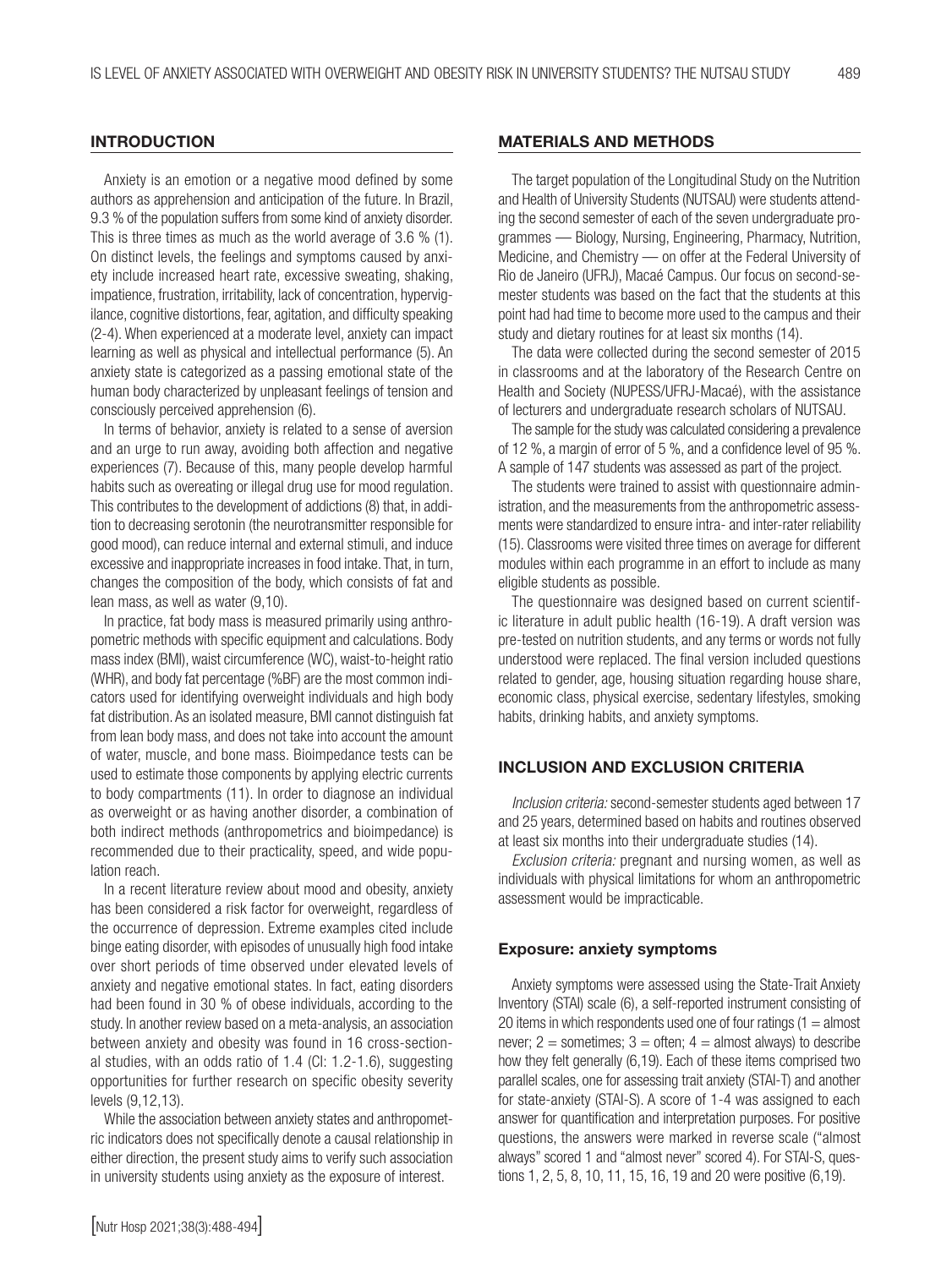The scores for each completed questionnaire ranged between 20 and 80. Anxiety values were interpreted dichotomically based on the median value of the scores returned by the analysis of the student-filled questionnaires, as suggested by the relevant literature for use with the STAI anxiety assessment instrument (20-22). As the median was 43 points for both state anxiety and trait anxiety, any anxiety scores equal or greater than 43 points were considered high for both anxiety types in the present study.

## OUTCOME: ANTHROPOMETRIC INDICATORS

Body mass (kg) was measured according to Lohman & Martorell (15), using a 50 g precision Tanita Inner Scan® digital scale with a maximum capacity of 150 kg. Each subject dressed in light clothing stood barefoot on the scale's platform. Height was also measured according to Lohman & Martorell (15) using a 1-cm precision Alturaexata® portable stadiometer. The subjects stood upright with their bare feet together, head facing forward in the Frankfurt plane, knees straight, and heels touching the base of the stadiometer. The BMI values were obtained from a calculation of the body mass divided by the height squared (kg/m²), categorized into the ranges used by the World Health Organization for teenagers ( $<$  20 years) and adults ( $\geq$  20 years) (23,24), and classified as either adequate (< 25 kg/m²) or excessive (25 kg/m²).

Waist circumference (WC) was measured with a stretch-resistant tape at the midpoint between the last palpable rib and the anterior superior iliac crest on exhalation, as described by Lohman and Martorell (15). The values obtained were considered adequate measures if  $< 94$  cm or risk factors if  $\geq 94$  cm for men. The cutoff point for women was 80 cm (21).

Body fat percentage (%BF) was measured for the lower limbs using a Tanita Inner Scan® device with bioelectric impedance analysis (BIA) capabilities. A protocol, which included fasting, no-caffeine, no-alcohol, hydration, and exercise policies, was adopted as preparation for the physical assessment (25). Body fat percentages were categorized using the Lohman and Martorell procedures (15) for statistical analysis, with values < 15 % in the 'adequate' range, and  $\geq$  15 % in the 'high' range for males. For females, body fat values < 23 % were considered adequate, and values  $\geq$  23 % were considered high.

The impedance and anthropometric assessments were conducted in the morning, and the questionnaires were administered in the afternoon.

## DATA PROCESSING AND ANALYSIS

The statistical analysis was run on SPSS v. 21 software, and Epi-Info with double data entry was used for processing. Frequency and prevalence data were presented for categorical variables, and a comparison was run between groups using chi-squared tests.

The association between exposure (state anxiety), via the median, and the outcome (anthropometric indicators), whether at adequate or inadequate levels, was determined with a logistic binary regression analysis to estimate crude and adjusted odds ratios (OR) for each indicator.

The state anxiety variable was dichotomized and characterized as < median (43 points) and median (43 points). This value refers to the group median according to the authors who use the instrument and follow this premise (23-25) based on the fact that the STAI instrument cannot diagnose the level of anxiety, but it can identify it. The anthropometric indicators were dichotomized as follows: BMI and %BF were considered either adequate or excessive; WC and WHR were considered either adequate or increased risk. Adequate BMI, WC, %BF, and WHR were used as the reference category for the indicators.

The adjusted model for BMI was composed of the following variables: gender, walking time per day, and alcohol consumption, the confounders that influence the association under study the most. For the remaining indicators, WC, %BF, and WHR were adjusted by age, walking time/day, energy, and alcohol consumption. The significance level used for the test was  $\leq 0.05$ .

#### ETHICAL ASPECTS

The NUTSAU project was authorized by the campus general director of the Federal University of Rio de Janeiro at Macaé, and meets the criteria outlined in resolution 466 of December  $12<sup>th</sup>$ , 2012 by the National Health Council, submitted and approved by the Research Ethics Committee of the Federal University of Rio de Janeiro, Macaé Campus (CAAE 51104115.4.0000.5699). All of the students were informed of the purposes of the study as appropriate, and asked to sign a free informed consent form.

#### RESULTS

A profile analysis of the 147 university students found that 63.3 % of the subjects were female and approximately two-thirds of the total of these undergraduates were studying health-related programs. Self-reported responses established that 53 % of the students self-identified as white, and 91.8 % were not recipients of student financial help or bursaries of any kind (housing, undergraduate research grants, community extension and outreach services, or mentoring scholarships). Screen usage time indicators also showed that 89 % of the students used screens for more than two hours a day, and significantly more women (94.6 %) engaged in high levels of usage than men  $(74.6 \%) (p = 0.01)$  (Table I).

Anthropometric assessments placed nearly one fourth (23.8 %) of the students in weight categories that put them at increased health risk based on their BMI, with 16.3 % of overweight and 7.5 % of obese students. The results for WC measurements showed high and very high risk in 8.2 % of the subjects, with women accounting for a larger portion of this risk group ( $p = 0.06$ ). Increased risk levels of WHR were also found in 10.9 % of the students, and 22.4 % of the %BF content measures found were either bad or critical (Table II).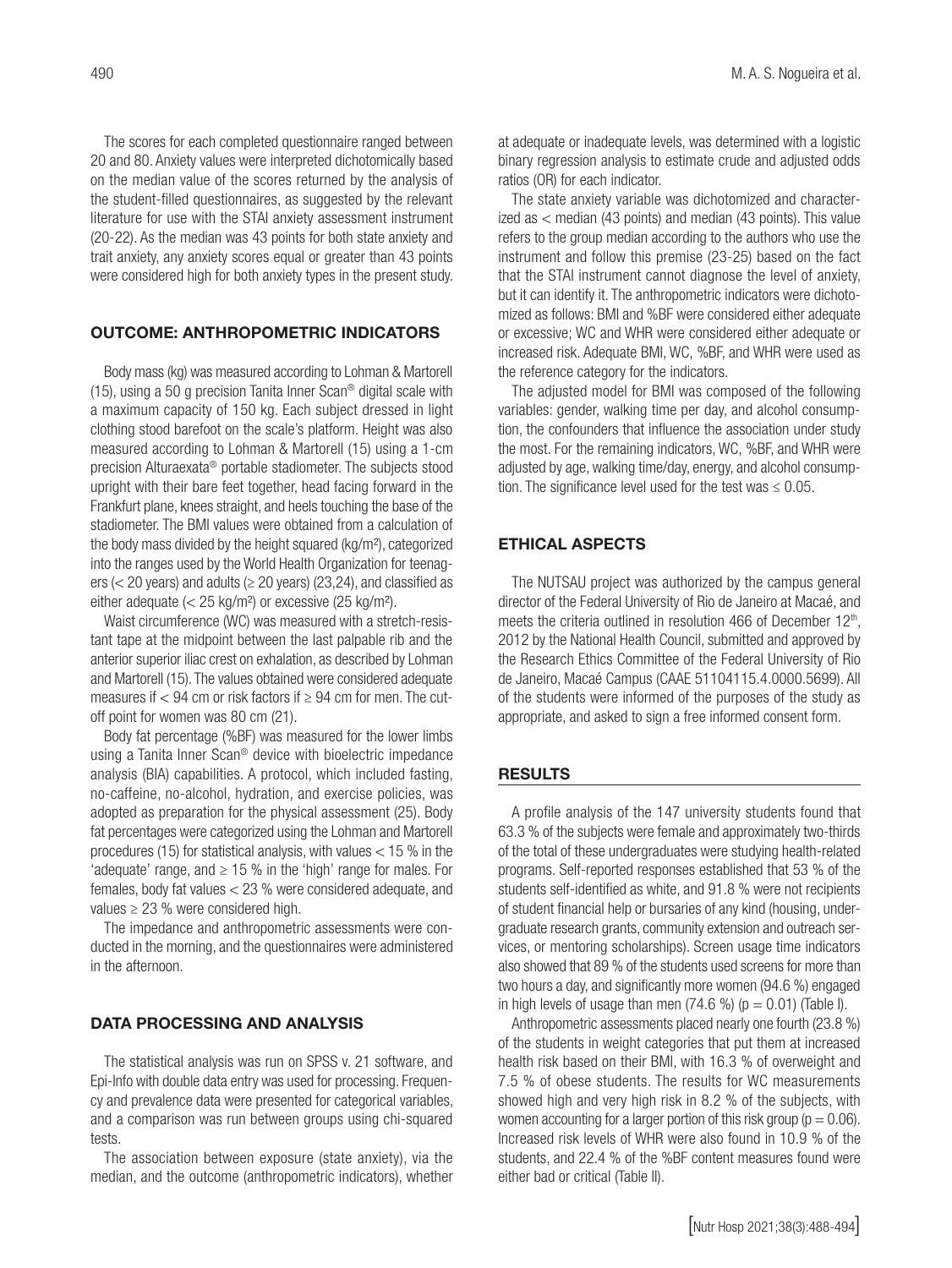| and anxiety state characteristics. Higher Janeiro, 2020 |              |                           |                |         |  |  |  |
|---------------------------------------------------------|--------------|---------------------------|----------------|---------|--|--|--|
| <b>Variables</b>                                        | <b>Total</b> | <b>Males</b>              | <b>Females</b> | p-value |  |  |  |
| Age                                                     |              |                           |                |         |  |  |  |
| Teen                                                    | 76 (51.7 %)  | 27 (50 %)                 | 49 (52.7 %)    | 0.86    |  |  |  |
| Adult                                                   | 71 (48.3 %)  | 44 (47.3 %)<br>$27(50\%)$ |                |         |  |  |  |
| Course                                                  |              |                           |                |         |  |  |  |
| Biomedical                                              | 94 (63.9 %)  | $17(31.5\%)$              | 77 (82.8 %)    | < 0.001 |  |  |  |
| Math                                                    | 53 (36.1 %)  | 37 (68.5 %)               | 16 (17.2 %)    |         |  |  |  |
| Home                                                    |              |                           |                |         |  |  |  |
| Alone                                                   | 19 (12.9 %)  | 8 (14.8 %)                | 11 (11.8 %)    |         |  |  |  |
| With family                                             | 78 (53.1 %)  | $27(50\%)$                | 51 (54.8 %)    | 0.81    |  |  |  |
| With friends                                            | 50 (34 %)    | 19 (35.2 %)               | 31 (33.3 %)    |         |  |  |  |
| Scholarship                                             |              |                           |                |         |  |  |  |
| Yes                                                     | 12 $(8.2\%)$ | $3(5.6\%)$                | 9(9.7%)        | 0.54    |  |  |  |
| No                                                      | 135 (91.8 %) | 51 (94.4 %)               | 84 (90.3 %)    |         |  |  |  |
| Screen time                                             |              |                           |                |         |  |  |  |
| Adequate                                                | 16 (10.9 %)  | 11 (20.4 %)               | $5(5.4\%)$     | 0.01    |  |  |  |
| Excessive                                               | 131 (89.1 %) | 43 (79.6 %)               | 88 (94.6 %)    |         |  |  |  |
| State anxiety                                           |              |                           |                |         |  |  |  |
| $\geq$ median (43 pts)                                  | 73 (49.7 %)  | 22 (40.7 %)               | 51 (54.8 %)    | 0.14    |  |  |  |
| $<$ median (43 pts)                                     | 74 (50.3 %)  | 32 (59.3 %)               | 42 (45.2 %)    |         |  |  |  |
| Total                                                   | 147 (100 %)  | 54 (100 %)                | 93 (100 %)     |         |  |  |  |

| Table I. Student distribution according to socioeconomic, demographic, |  |
|------------------------------------------------------------------------|--|
| and anxiety state characteristics. Rio de Janeiro, 2020                |  |

*Chi-squared test.*

# Table II. Student distribution according to anthropometric variations and gender. Rio de Janeiro, 2020

| <b>Variables</b>      | <b>Total</b> | <b>Males</b> | <b>Females</b> | p-value |  |
|-----------------------|--------------|--------------|----------------|---------|--|
| Body mass index       |              |              |                |         |  |
| Underweight           | $3(2\%)$     | 2(3.7%)      | $1(1.1\%)$     |         |  |
| Normal weight         | 109 (74.1 %) | 38 (70.4 %)  | 71 (76.3 %)    | 0.47    |  |
| Overweight            | 24 (16.3 %)  | 11 (20.4 %)  | 13 (14 %)      |         |  |
| Obese                 | 11 $(7.5\%)$ | 3(5.6%       | $8(8.6\%)$     |         |  |
| Waist circumference   |              |              |                |         |  |
| Adequate              | 135 (91.8 %) | 53 (98.1 %)  | 82 (88.2 %)    |         |  |
| High risk             | 11 $(7.5\%)$ | $1(1.9\%)$   | $10(10.8\%)$   | 0.06    |  |
| Very high risk        | $1(0.7\%)$   |              | $1(1.11\%)$    |         |  |
| % body fat            |              |              |                |         |  |
| Excellent/Good        | 43 (29.3 %)  | 22 (40.7 %)  | 21 (22.6 %)    |         |  |
| High/Average/Low      | 71 (48.3 %)  | 22 (40.7 %)  | 49 (52.7 %)    | 0.07    |  |
| Bad/Very bad          | 33 (22.4 %)  | 10 (18.5 %)  | 23 (24.7 %)    |         |  |
| Waist-to-height ratio |              |              |                |         |  |
| Adequate              | 131 (89.1 %) | 50 (92.6 %)  | 81 (87.1 %)    | 0.41    |  |
| Elevated              | 16 (10.9 %)  | $4(7.4\%)$   | 12 (12.9 %)    |         |  |
| Total                 | 147 (100 %)  | 54 (100 %)   | 93 (100 %)     |         |  |

*Chi-squared test.*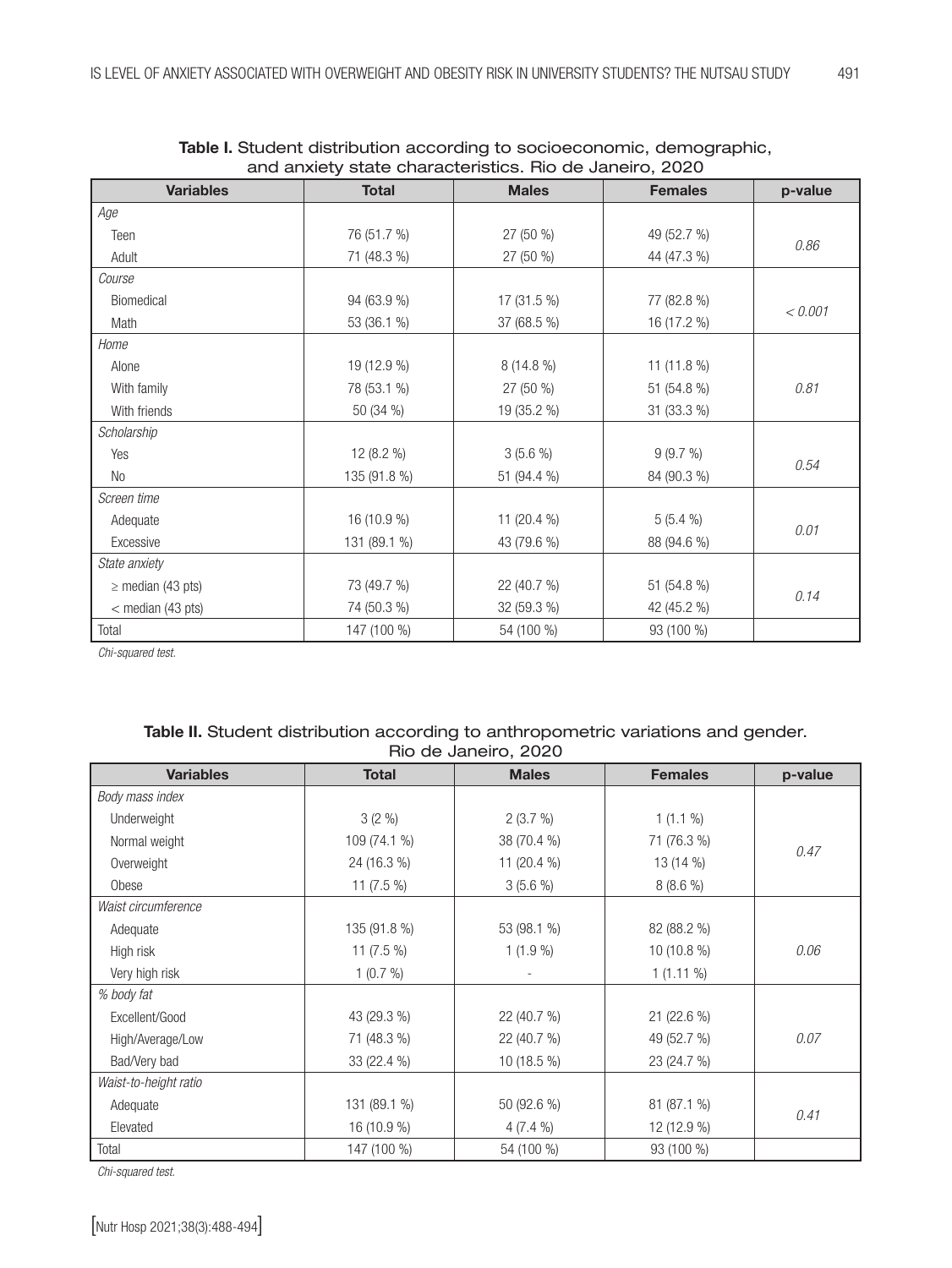| <b>Variables</b>                                     | Crude OR (95 % CI) | p-value | Adjusted OR (95 % CI) | p-value* |  |  |  |
|------------------------------------------------------|--------------------|---------|-----------------------|----------|--|--|--|
| High body mass index ( $\geq$ 25 kg/m <sup>2</sup> ) |                    |         |                       |          |  |  |  |
| State anxiety                                        |                    |         |                       |          |  |  |  |
| $<$ median (43 pts)                                  |                    |         |                       | 0.02     |  |  |  |
| $\geq$ median (43 pts)                               | 2.29 (1.04-5.06)   | 0.04    | $2.69(1.16-6.23)$     |          |  |  |  |
| High waist-to-height ratio ( $\geq 0.5$ )            |                    |         |                       |          |  |  |  |
| State anxiety                                        |                    |         |                       |          |  |  |  |
| $<$ median (43 pts)                                  |                    |         |                       | 0.04     |  |  |  |
| $\geq$ median (43 pts)                               | 3.34 (1.02-10.89)  | 0.05    | 3.42 (1.02-11.40)     |          |  |  |  |
| <b>High risk waist</b>                               |                    |         |                       |          |  |  |  |
| State anxiety                                        |                    |         |                       |          |  |  |  |
| $<$ median (43 pts)                                  |                    |         |                       | 0.08     |  |  |  |
| $\geq$ median (43 pts)                               | 3.23 (0.84-12.46)  | 0.09    | 3.39 (0.84-13.67)     |          |  |  |  |
| High % body fat                                      |                    |         |                       |          |  |  |  |
| State anxiety                                        |                    |         |                       |          |  |  |  |
| $<$ median (43 pts)                                  |                    | 0.04    |                       | 0.02     |  |  |  |
| $\geq$ median (43 pts)                               | 2.38 (1.05-5.37)   |         | 2.77 (1.19-6.44)      |          |  |  |  |

## Table III. Association between anxiety and anthropometric indicators in university students. Rio de Janeiro, 2020

*\*Adjusted for age, walking time/day, energy, and alcohol consumption.*

Among the students with anxiety states above average, the adjusted analysis models found a 2.69 OR for overweight  $(p = 0.02)$  and 2.77 OR for bad or critical %BF  $(p = 0.02)$ (Table III).

# **DISCUSSION**

This study was developed with university students who faced numerous challenges and responsibilities after starting their degree programmes. They suffered from the expectations placed on them by their families and society at large, and had to deal with dramatic changes in their daily lives due to exhaustively long hours of lectures and studies. All of these factors, which were directly or indirectly linked to the analyzed individuals, may increase the risk of developing or worsening anxiety symptoms, which has reflections on anthropometric indicators in the short term, and poses a potential risk for chronic non-communicable diseases in the long term.

The sample of students was predominantly made up of female subjects, and a majority attended health-related programs. Scholarly literature has shown that such full-time programs with heavier workloads, compounded by internal and external pressures, affect health, which means these students are more prone to showing signs and symptoms related to anxiety (26).

Approximately half of the students did not live with their families — they either shared accommodation with friends or lived alone. Additionally, the fact that only 8.2 % received some kind of financial support in the form of bursaries or scholarships suggests that 91.8 % of these undergraduates were financially dependent or had to work for a living, which may have significantly impacted their quality of life during their education period (27).

One of the lifestyle indicators assessed in the students was the use of electronic devices, specified as screen time. Prolonged use of screen devices was the prevailing trend in the sample, with a predominance of female students exhibiting this behaviour  $(p = 0.01)$ . Following controls for potential confounding data (gender, income, body mass, and a variety of behaviours related to diets and physical exercise), two studies (28,29) found that such factors can contribute to a deterioration of anxiety symptoms and, as a result, may adversely affect anthropometric indicators.

A large proportion of the students assessed in the present study were found to be in the overweight category according to BMI indicators. Such findings were in line with the data obtained by the Surveillance System of Risk and Protective Factors for Chronic Diseases by Telephone (VIGITEL) survey, which revealed that one third of the young adult population are overweight (15). International studies have suggested that the increasingly high BMI values found in young adults could be a consequence of their lifestyles (30).

However, as much as the BMI analysis provides an important assessment tool, it cannot alone distinguish between lean and fat mass, nor can it provide insight regarding their distribution (11). For this reason, BMI assessment was used in combination with other important indexes for fat estimation, such as WC and WHR, due to their ability to provide a simple and valid diagnosis of abdominal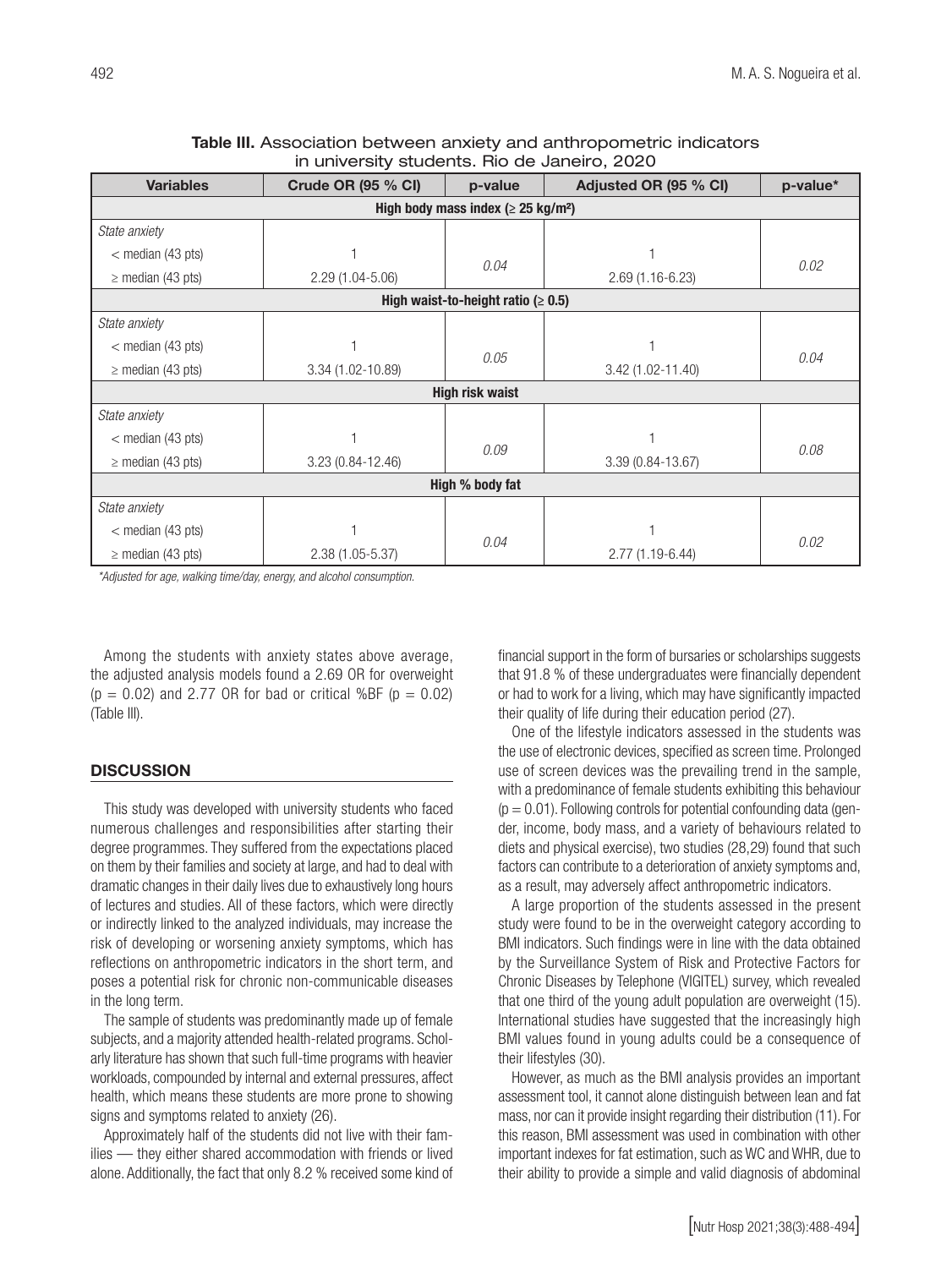adiposity, and major indicators of risk factors for heart diseases, for example (31). The use of WC measurements enabled us to identify that 8.2 % of the sample was at a high or very high health risk, and most of these individuals were female. Campagnoli (32) reports a similar trend, pointing out an association between gender and greater proneness to obesity due to a number of factors including the presence of estrogen (a hormone that predisposes an individual to the formation of fat tissue in the body), a low calorie burn rate, and a greater tendency to consume more palatable food. A high WHR was found in 10.9 % of the students, which is associated with the high values found for WC, and suggests that young adults have unhealthy lifestyle and dietary habits.

The %BF results provided useful insight into fat and lean mass discrepancies, and were fairly simple to determine using a variety of approaches (33). Our study found worrying numbers related to this metric, with 22.4 % of the subjects in the bad or critical range of %BF. Considering that 24.7 % of the women involved were in this range (compared to 18,5 % of the men), the findings seem to confirm that men and women have different body compositions, possibly due to hormonal and physiological differences (32).

Most importantly, our study found a significant association between the highest levels of anxiety and anthropometric indicators for BMI and %BF. Such findings contribute to the results of the systematic reviews followed by meta-analyses (34), and corroborate a recent review (9) that linked the mechanisms of anxiety and obesity with the secretion of hormones such as serotonin. Additionally, individuals with higher levels of anxiety frequently avoided situations that could abruptly change their physiological responses, such as increased heart rate and blood pressure, contributing to a reduction in physical exercise (35). The combination of hormonal and physiological factors can lead to greater consumption of palatable food due to the neuronal stimulation and dependence it can induce. High-fat and high-sugar diets can cause inflammatory and cognitive changes (due to inflammation of the hippocampus, a critical region responsible for memory), leading to obesity (36).

In relation to the present study, it is important to highlight the particularities of the data collection location, which, when compared to other educational institutions, imposes limits on the sample size. The Macaé campus of the Federal University of Rio de Janeiro (UFRJ-Macaé) was inaugurated in July 2008, based on the recognition and evolution of the academic community, with the objective of creating courses, projects, and research in Macaé, a municipality in the state of Rio de Janeiro. In 2011, the campus offered eleven different courses within two different areas: exact sciences (chemistry, engineering, and pharmacy) and biological sciences (nutrition, chemistry, nursing, medicine, and biology). In 2015 the data collection of the NUTSAU group took place on this campus, covering all courses and the whole universe of university students present there.

One of the limitations related to the study, in addition to the number of individuals enrolled, is its cross-sectional design, which defined the scope of the inference. In addition, these characteristics also limit the analysis options with more stratification ranges. Because of this, it was then decided to work with the median, aiming at more homogeneous and comparable groups, in addition to careful work with the use of OR for anxiety symptoms and avoidance of closed diagnoses.

As the main potential for contribution by our study, our findings could be used to inform professional healthcare practice by providing evidence on the importance of intervention models that combine both the psychological and nutritional perspectives in order to promote innovative strategies in the prevention and treatment of anxiety and obesity.

#### **CONCLUSION**

Self-reported anxiety information in association with anthropometric assessments has allowed us to identify anthropometric risk for individuals with above-median anxiety states, showing an association between higher anxiety levels and anthropometric indicators for overweight or obesity, and high or very high body fat percentages.

#### **REFERENCES**

- 1. World Health Organization. Obesity: preventing and managing the global epidemic. Report of a WHO consultation on obesity. Geneva: World Health Organization; 1998. Available from: http://apps.who.int/iris/bitstream/10665/42330/1/WHO\_TRS\_894.pdf?ua=1&ua=1
- 2. Clark DA, Beck AT. Cognitive therapy for anxiety disorders. Porto Alegre: Artmed; 2012.
- 3. Barlow DH, Durand VM. Psychopathology: an integrated approach. 4th ed. Cengage Learning Brasil; 2011.
- 4. American Psychiatric Association. DSM- 5 Diagnostic and Statistical Manual of Mental Disorders. Porto Alegre: Artmed; 2014. Available from: http://www. niip.com.br/wp-content/uploads/2018/06/Manual-Diagnosico-e-Estatistico-de-Transtornos-Mentais-DSM-5-1-pdf.pdf
- 5. Marchi KL, Bárbaro AM, Miasso AI, Tirapelli CR. Anxiety and use of anxiolytics among nursing students at a public university. Rev Eletr Enf 2013;15(3):729- 37. DOI: 10.5216/ree.v15i3.18924
- 6. Biaggio AMB, Natalício L, Spielberger CD. Development of the experimental form in Portuguese of Spielberger's state-trait anxiety inventory (STAI). Arq bras psicol apl 1996;29:31-44. Available from: http://bibliotecadigital.fgv. br/ojs/index.php/abpa/article/view/17827/16571
- 7. McHugh RK, Otto MW. Profiles of distress intolerance in a substance-dependent sample. Am J Drug Alcohol Abuse 2012;38(2):161-5. DOI: 10.3109/00952990.2011.643990
- 8. Boggiano MM, Burgess EE, Turan B, Soleymani T, Daniel S, Vinson LD, et al. Motives for eating tasty foods associated with binge-eating. Results from a student and a weight-loss seeking population. Appetite 2014;83:160-6. DOI: 10.1016/j.appet.2014.08.026
- 9. Wurtman J, Wurtman R. The Trajectory from Mood to Obesity. Curr Obes Rep 2018;7(1):1-5. DOI: 10.1007/s13679-017-0291-6
- 10. Correa-de-Araujo R, Harris-Love MO, Miljkovic I, Fragala MS, Anthony BW, Manini TM. The Need for Standardized Assessment of Muscle Quality in Skeletal Muscle Function Deficit and Other Aging-Related Muscle Dysfunctions: A Symposium Report. Front Physiol 2017;8:87. DOI: 10.3389/ fphys.2017.00087
- 11. Bazzocchi A, Filonzi G, Ponti F, Albisinni U, Guglielmi G, Battista G. Ultrasound: Which role in body composition? Eur J Radiol 2016;85(8):1469-80. DOI: 10.1016/j.ejrad.2016.04.005
- 12. Gariepy G, Nitka D, Schmitz N. The association between obesity and anxiety disorders in the population: a systematic review and meta-analysis. Int J Obes (Lond) 2010;34(3):407-19. DOI: 10.1038/ijo.2009.252
- 13. Importance of emotional regulation in obesity and weight loss treatment. Fractal Rev Psicol Rio de Janeiro 2015 [access on 17 Mar 2020];27(3):286-90. Available from: http://www.scielo.br/scielo. php?script=sci\_arttext&pid=S1984-02922015000300286&lng=en&nrm=iso. DOI: 10.1590/1984-0292/1503